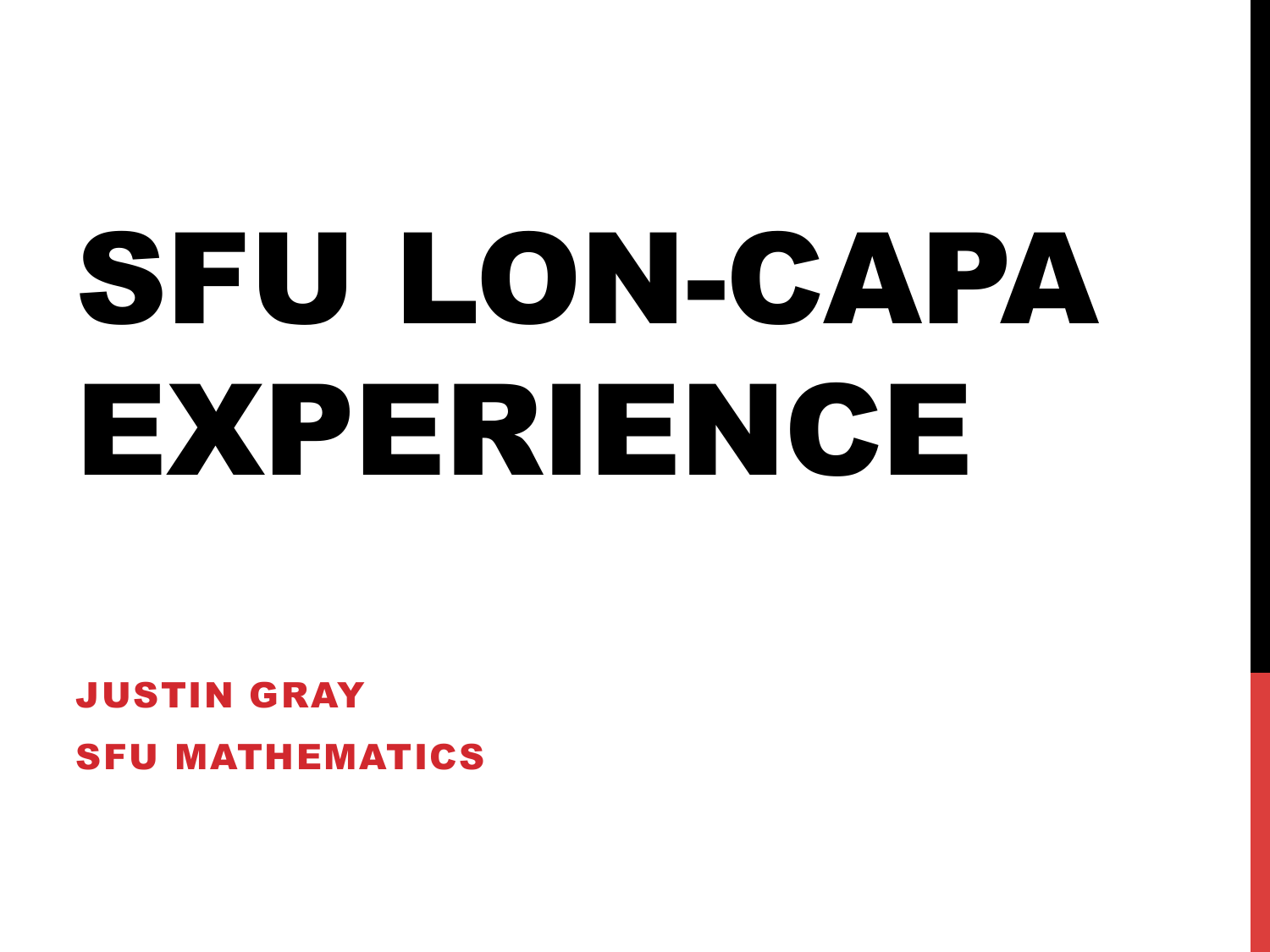# SUMMARY OF ACTIVITY

- **Homework assignments for almost all lower-division math courses**
- **Support for online courses**
- **Interactive tutorials for Precalculus**
- **Online placement tests**
- **Diagnostic Test for first-semester calculus students**
- **Support for just-in-time teaching**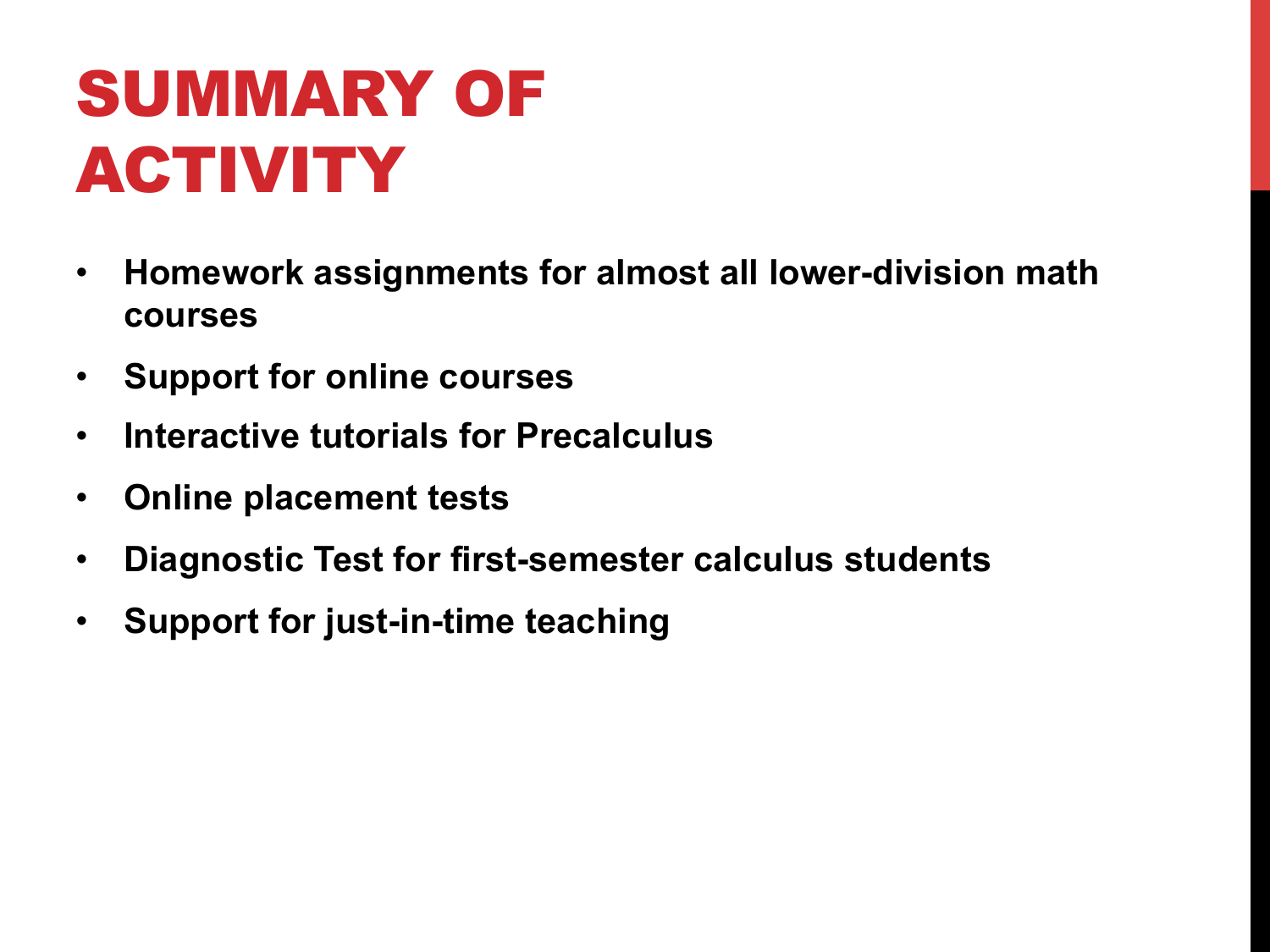### HOMEWORK ASSIGNMENTS

**We have authored a fairly large bank of problems for many of our lower-division courses:** 

- **Foundations**
- **Precalculus**
- **Calculus I, II, III for physical sciences**
- **Calculus I, II for life sciences**
- **Calculus I for business and social science**
- **Mathematics for elementary teachers**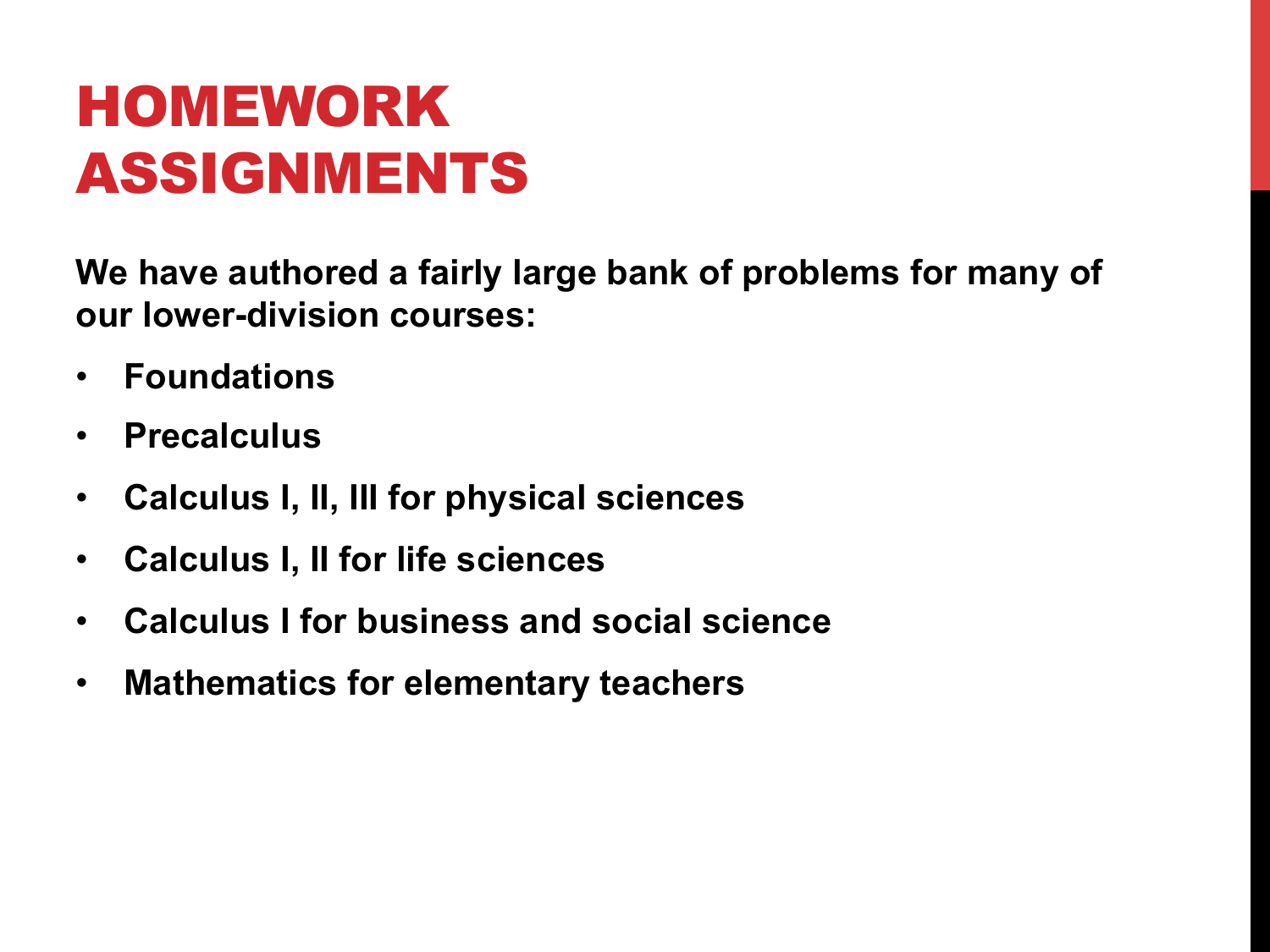### SUPPORT FOR ONLINE COURSES

**SFU Mathematics offers two online courses:** 

**MATH 150: Calculus I with Review** 

**MATH 190: Principles of Mathematics for Elementary Teachers** 

**Both courses make use of LON-CAPA homework.** 

**MATH 190 has been run entirely through LON-CAPA, making use of many of the communication tools as well as essay response problems and drop boxes.**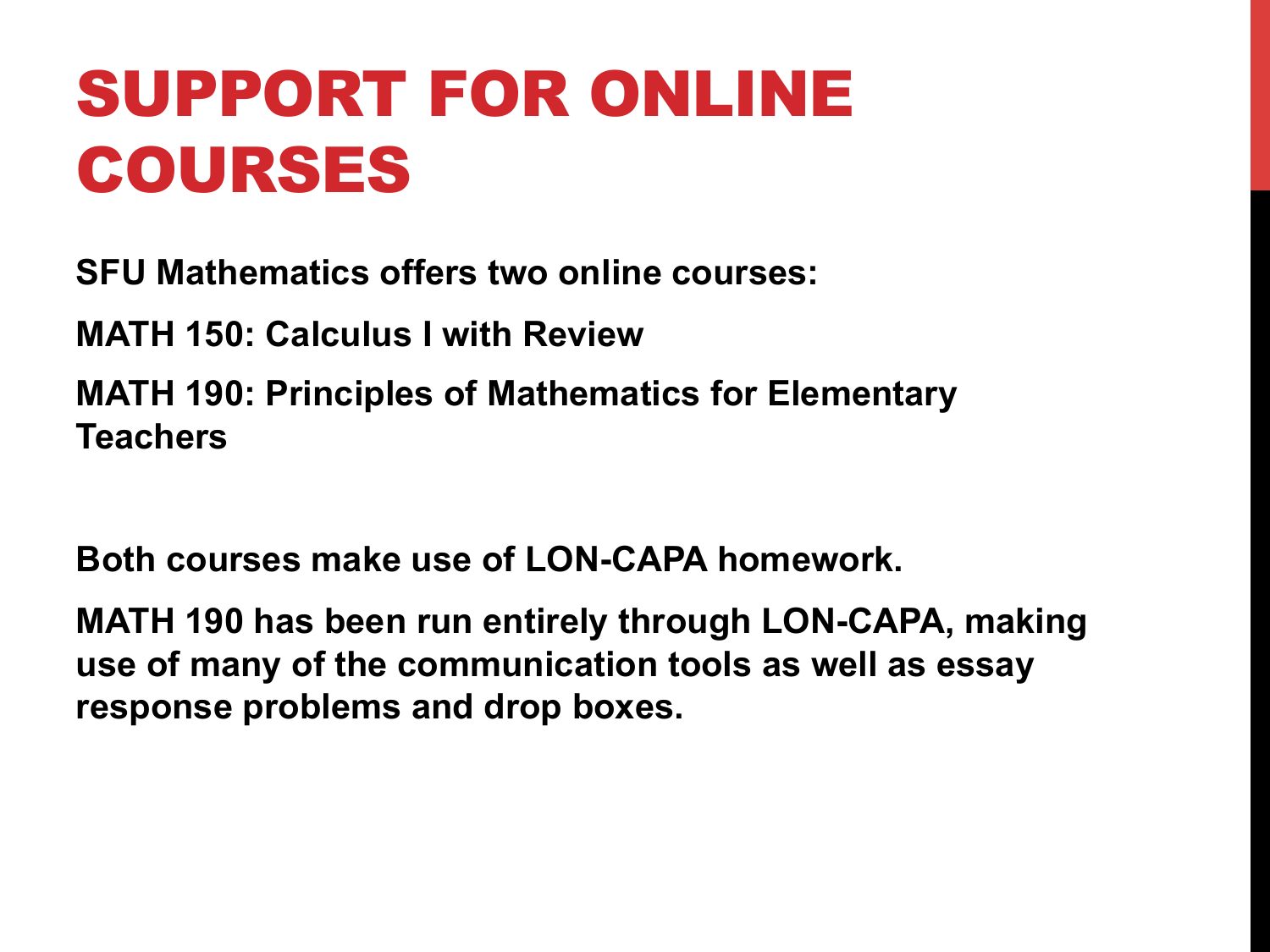

#### **MATH 190-4 Principles of Mathematics** for Teachers

#### Bernice Kastner

Department of Mathematics · Faculty of Science Centre for Online and Distance Education . Continuing Studies Simon Fraser University



Welcome to MATH 190 - Principles of Mathematics for Teachers offered through the Centre for Online and Distance Education

**Course Outline** 

**Student Handbook** 

Before you begin the course work become familiar with all the course components and resources available for this course.

Click on "Course Contents" at the top of this window to get to navigate through the table of course contents.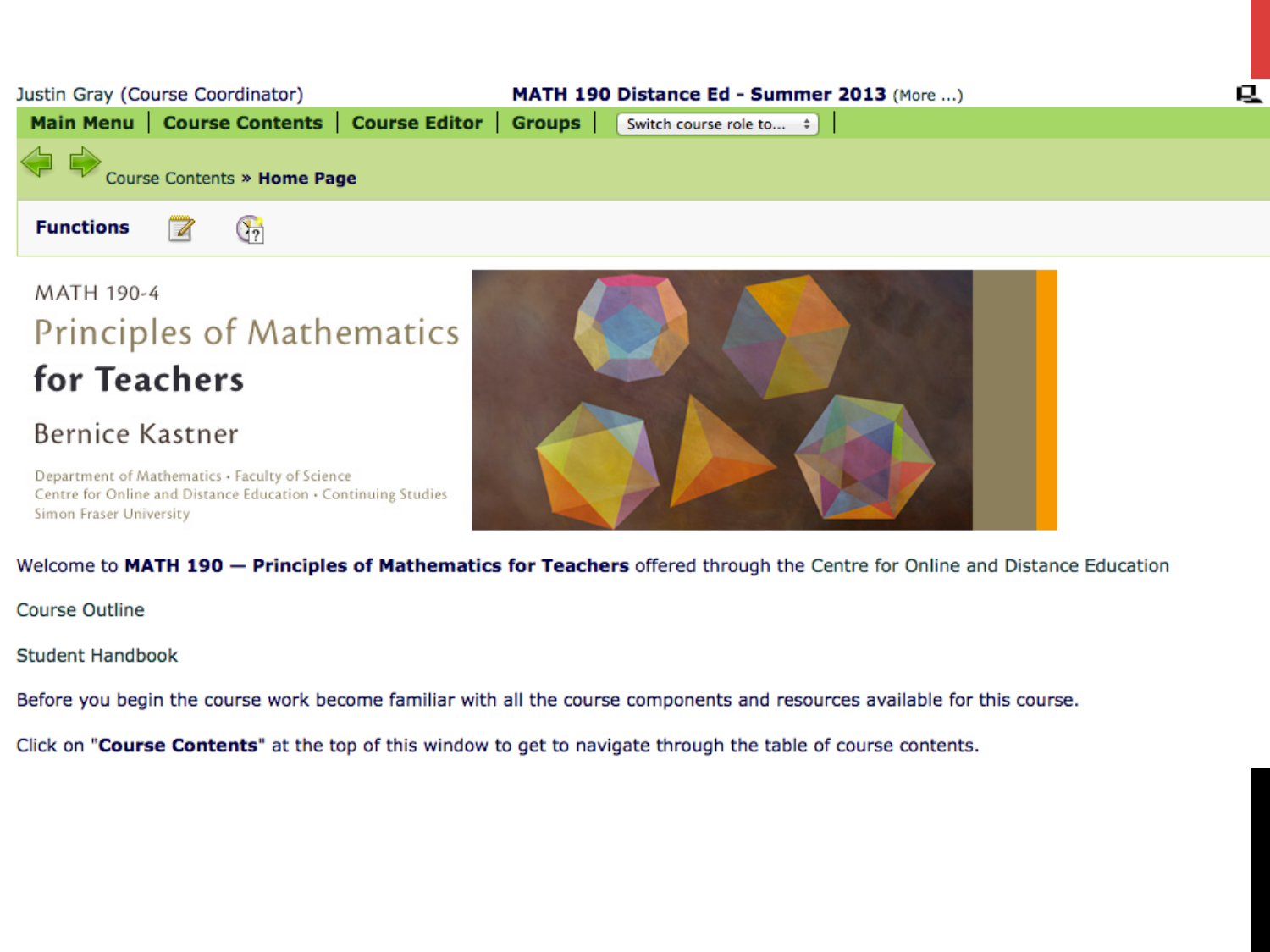# INTERACTIVE TUTORIALS FOR PRECALCULUS

**Approximately 30 interactive tutorials for Precalculus Include:** 

- **Concept summaries**
- **Geogebra applets**
- **Open-ended (math response) problems**
- **Adaptive hints**

**These are published system-wide in** 

**/res/sfu/tgray/Precalculus** 

**Domain coordinators can also clone our Precalculus course (MATH 100)**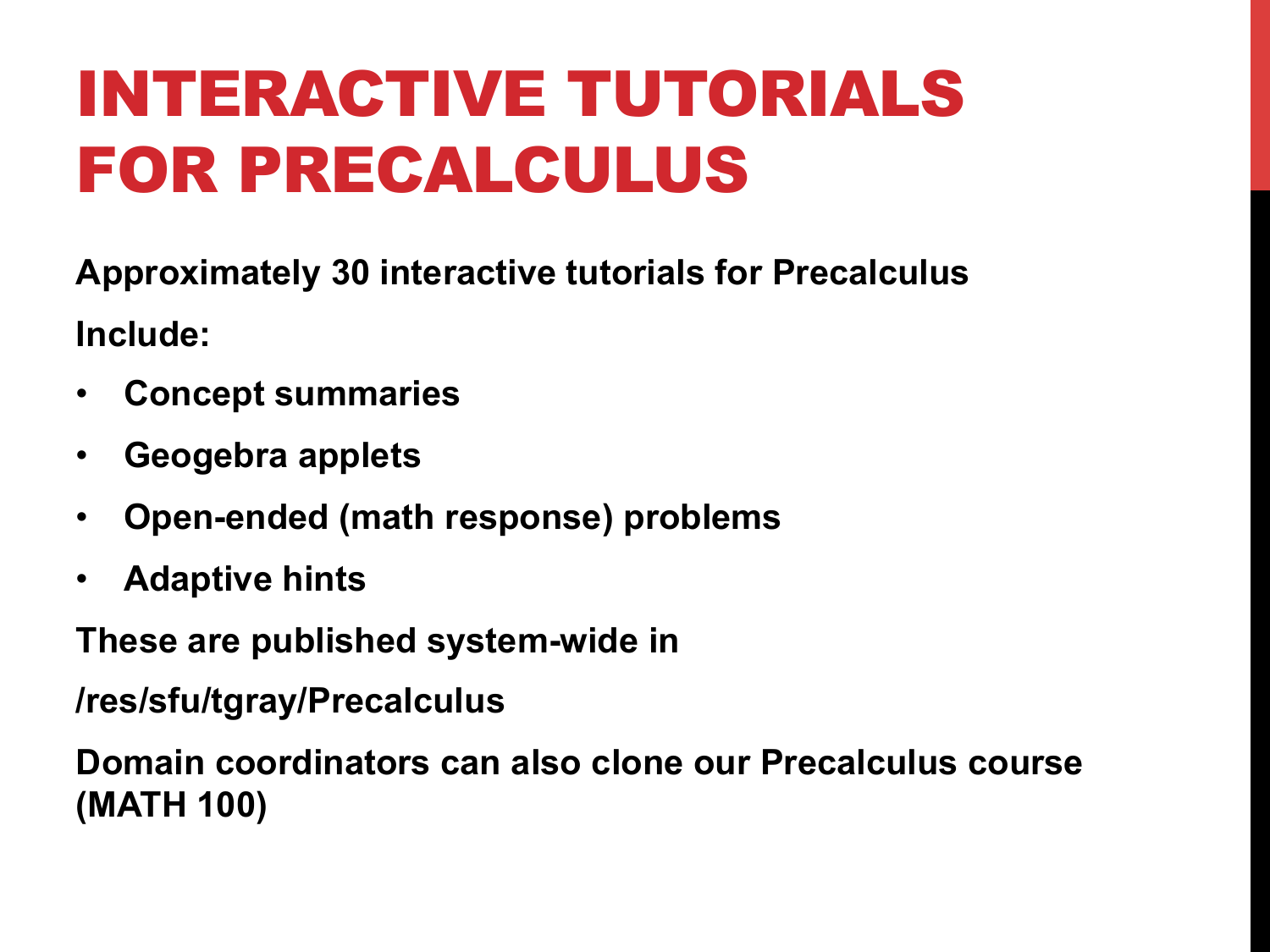# ONLINE PLACEMENT TESTS

**We run two online placement tests through LON-CAPA:** 

- **1. Q Placement Test (for students who do not meet the prerequisite to take Quantitative courses)**
- **2. Calculus Readiness Test (for students who do not meet the prequisite for calculus)**

**These are taken mainly by students who want to challenge the course prequisites and we can accommodate them writing in small groups under supervision in our computer labs.**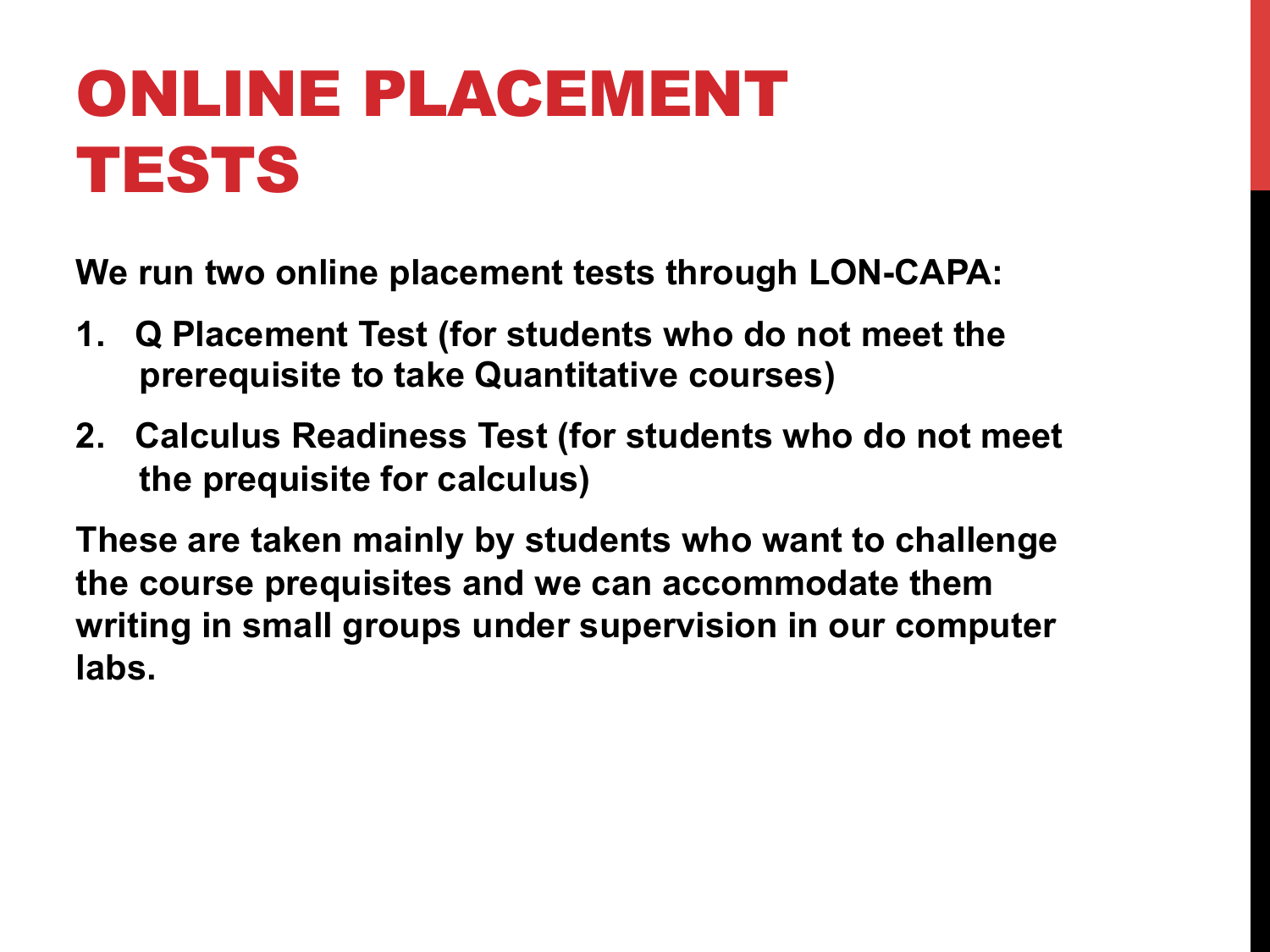# ONLINE PLACEMENT TESTS

**Students can access our practice placement tests through our website (published public) before deciding to challenge our prequisites** 

**Students sign up for the test through a webform which is used to populate a dummy course. We then use automated enrollment to add the students to the placement test course.** 

**Rather than cloning the placement test course, we simply create new sections for each semester. This makes it easier to aggregate the data and also to verify that a student has only attempted the test once.**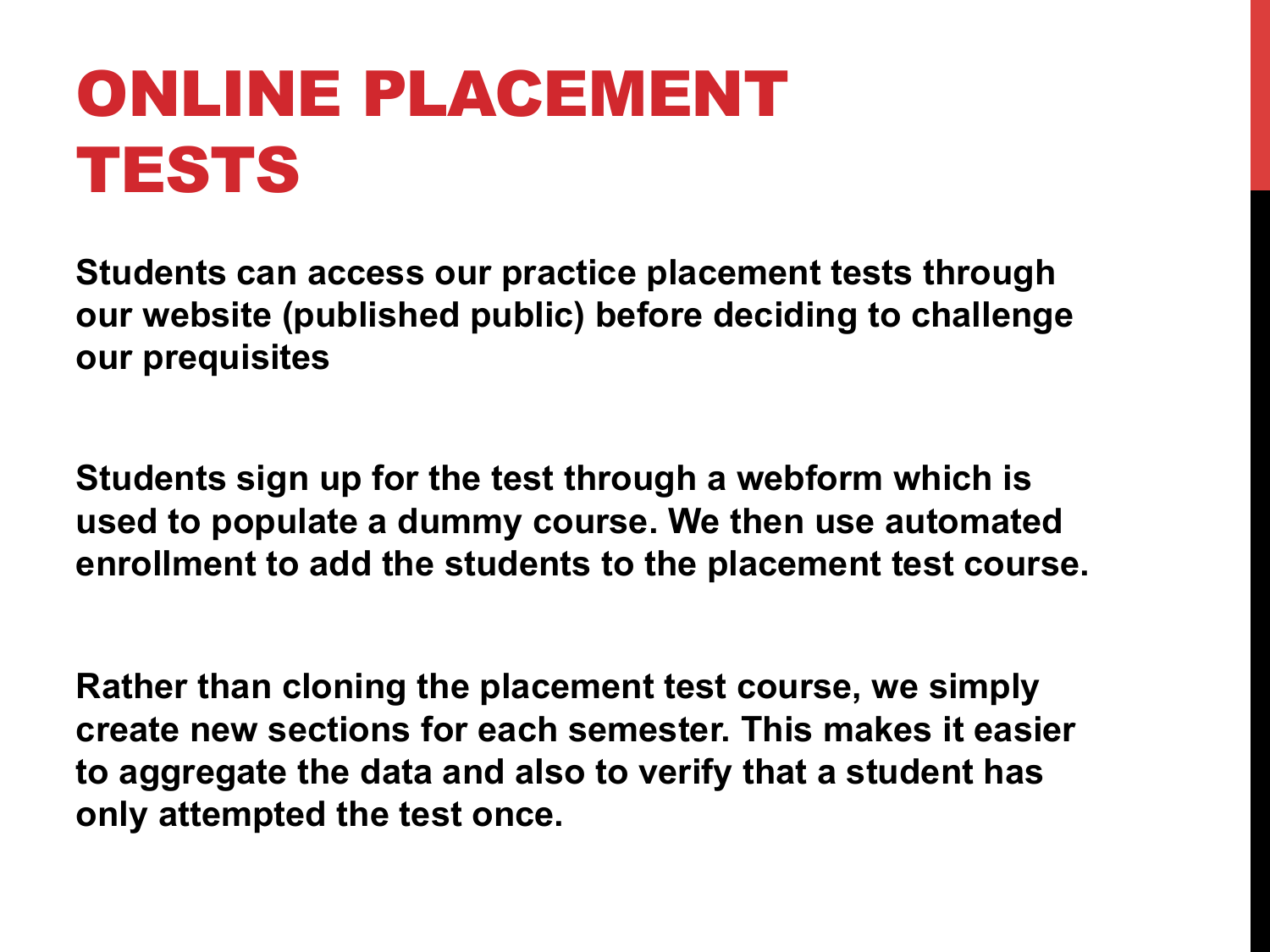#### **Math Test Registration**

**SFU** 

Time remaining to submit this page: 28 minutes. Fields marked with " \* " are required. Click here for contact information.

Once you have registered for one of the tests below, you will need to schedule a time to write the test by contacting gtest@sfu.ca

| First Name: Justin                                              |                         | $\cdot$ |
|-----------------------------------------------------------------|-------------------------|---------|
| Last Name: Gray                                                 |                         | ÷       |
| Computing ID: tgray                                             |                         |         |
| Which test are you registering for? O Quantative Placement Test | Calculus Readiness Test |         |
| Between which dates would you like to take<br>the test?         | June – Sept $\div$ $*$  |         |
| Submit<br>Cancel                                                |                         |         |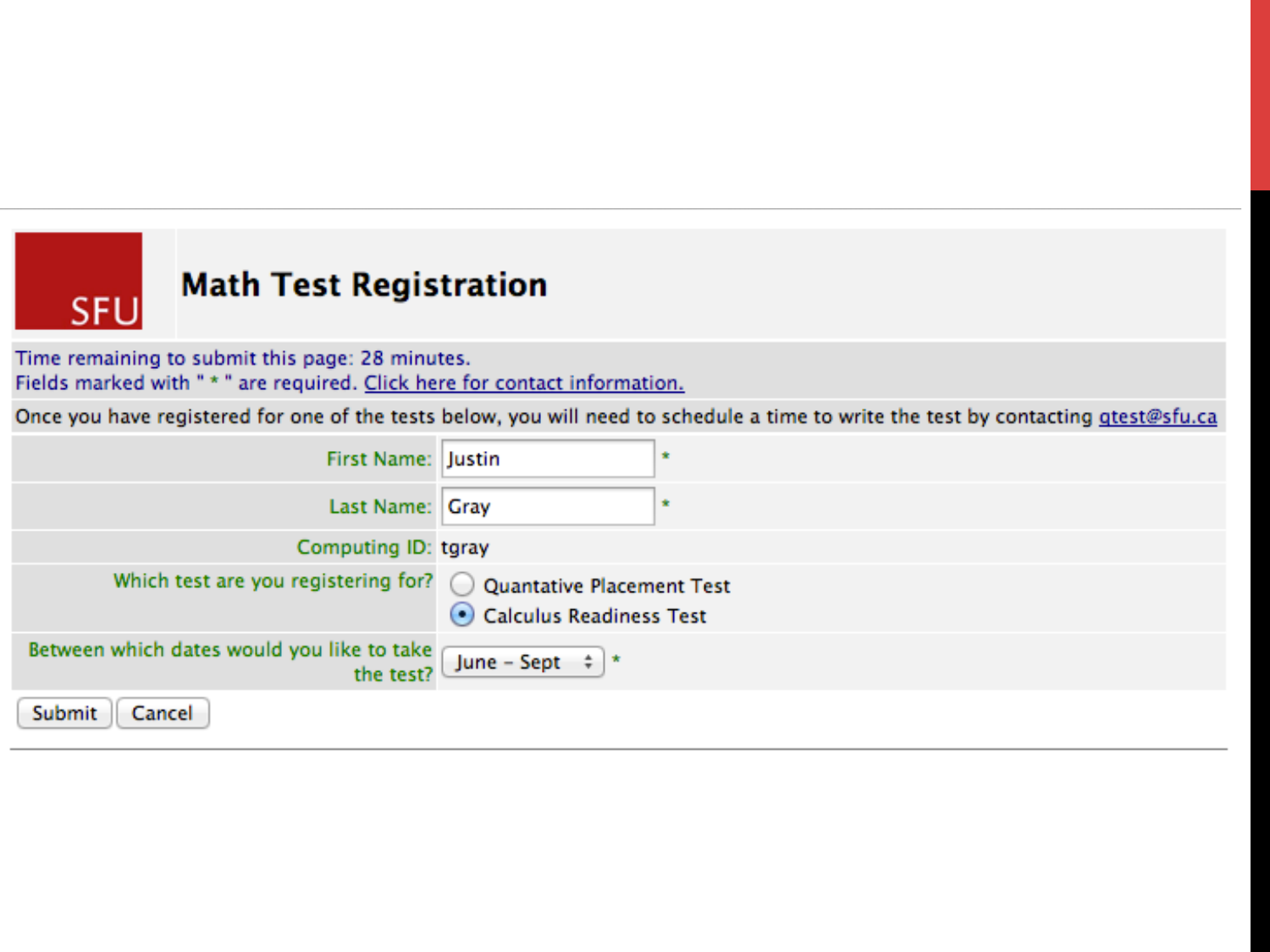# ONLINE PLACEMENT TESTS

**All students writing the test in a particular time slot are assigned to the same LON-CAPA group. Access is restricted to that time slot and the IP address is restricted to the work stations in our computer labs.** 

**The test also makes use of the LON-CAPA timer**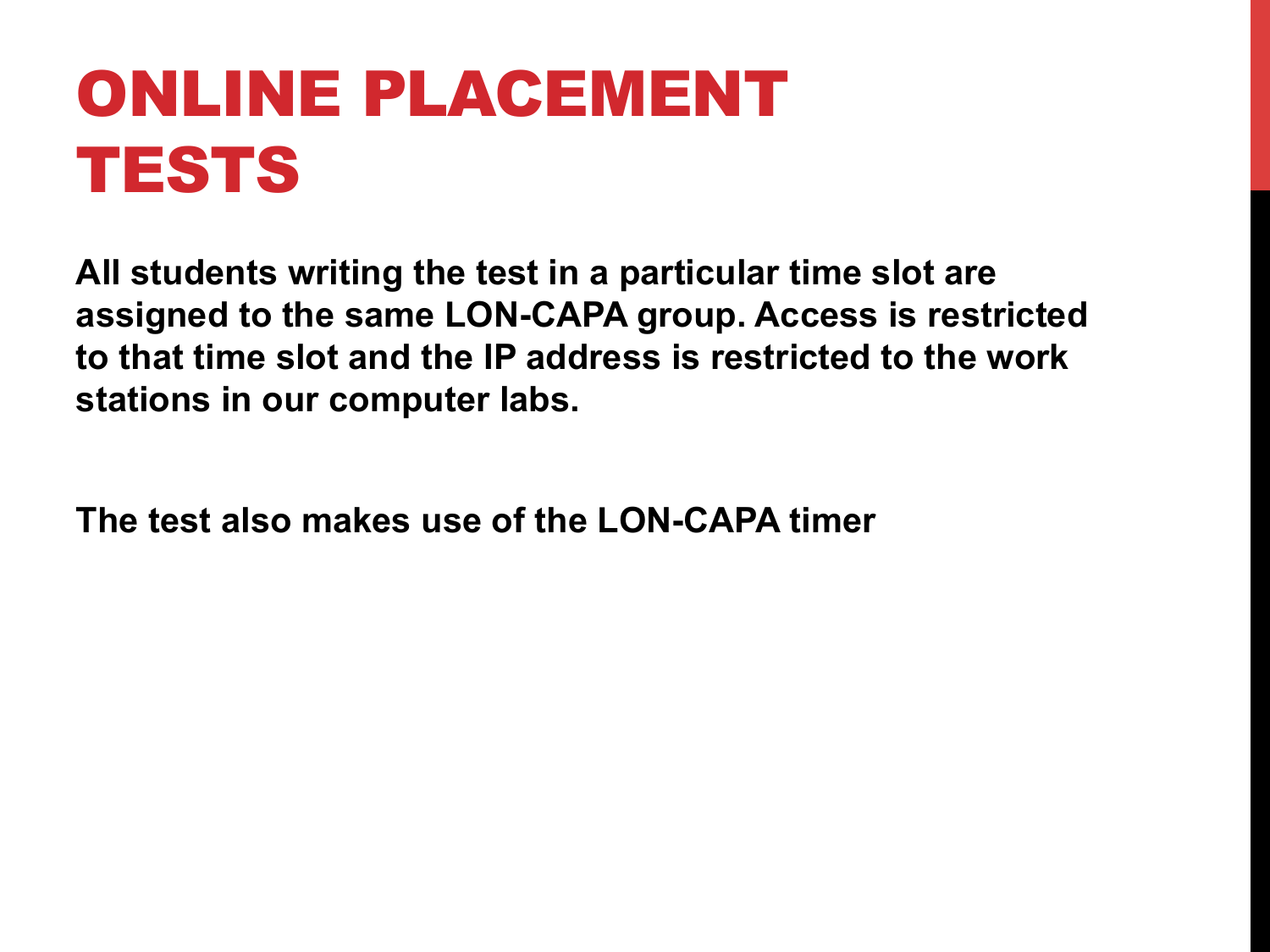#### MATH DIAGNOSTIC TEST & JUST-IN-TIME TEACHING

**Since 2007, we have been requiring all first-semester calculus students to write a bubble sheet Math Diagnostic Test (MDT) during the first week of classes. The test is designed to assess their knowledge of the course prequisites.** 

**The test counts for 5% of the course grade and is pass/fail. However, students that fail it have a straightforward way of making up all of the marks by participating in our Calculus Support Program**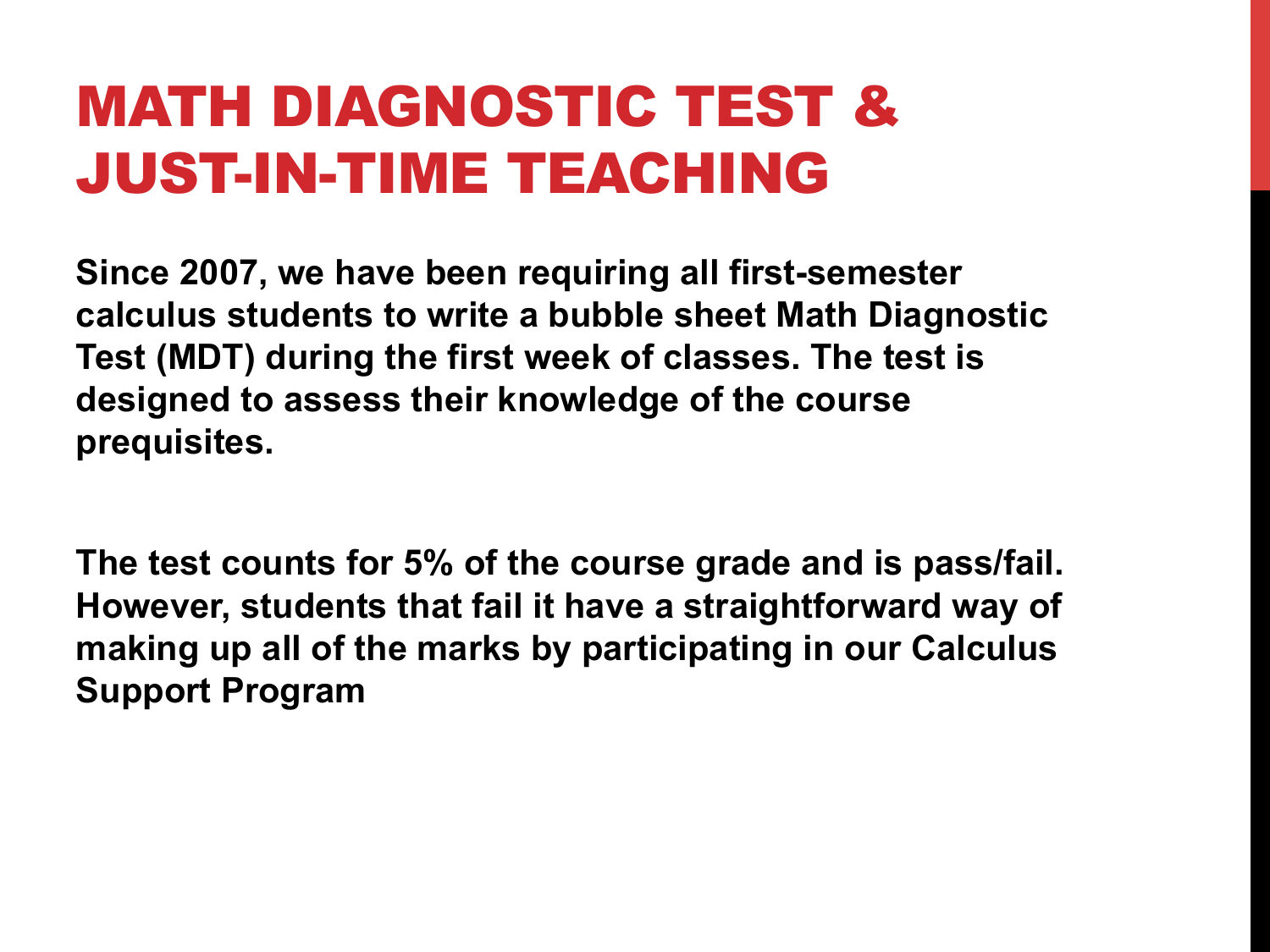### MATH DIAGNOSTIC TEST & JUST-IN-TIME TEACHING

**Students that fail the MDT sign up for a weekly tutorial group using slots reservations in LON-CAPA.** 

**Students that fail the MDT earn 5% of their course grade through a combination of** 

- **1. participation in the weekly tutorial group, and**
- **2. completion of weekly LON-CAPA homework assignments that cover prerequisite material**